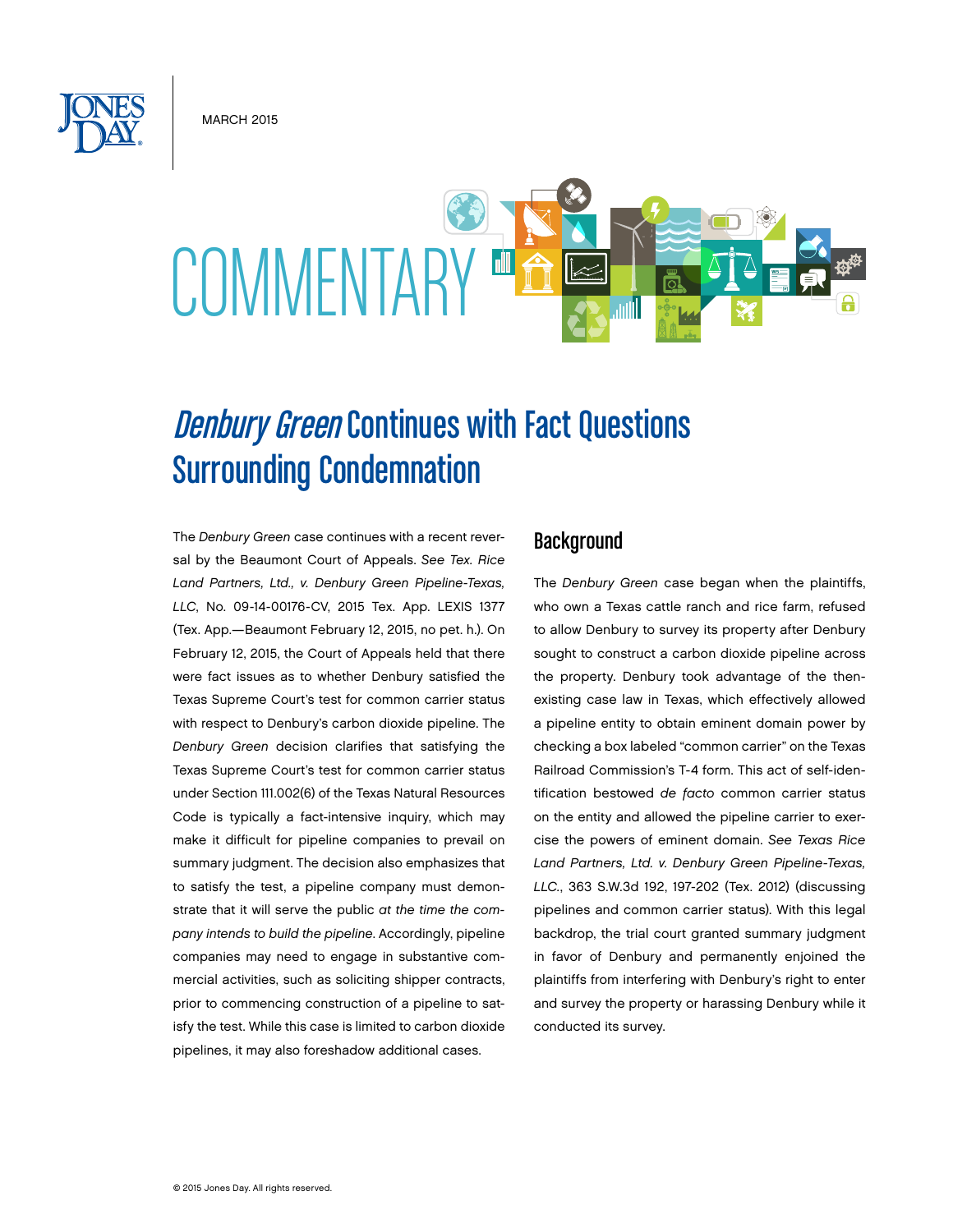While the Ninth District Court of Appeals affirmed the grant of summary judgment, the Texas Supreme Court reversed and raised concerns with the level of deference given to obtaining common carrier status. The Court established a new test to qualify as a common carrier under Section 111.002(6) of the Texas Natural Resources Code, holding that "a reasonable probability must exist that the pipeline will at some point after construction serve the public by transporting gas for one or more customers who will either retain ownership of their gas or sell it to parties other than the carrier." *Denbury*, 363 S.W.3d at 202 (Tex. 2012). The Court further held that "once a landowner challenges [common carrier] status, the burden falls upon the pipeline company to establish its common carrier bona fides if it wishes to exercise the power of eminent domain." *Id.* This standard requires courts to scrutinize the substance of the pipeline project and not just the completion of the administrative task of checking a box on a Railroad Commission form. The Court ultimately narrowed the *Denbury* holding to apply to the facts before it in that matter—carbon dioxide pipelines—leaving open questions for the Courts of Appeals.<sup>1</sup>

# The February 2015 Decision

On remand, Denbury again moved for summary judgment, arguing that it was a common carrier under the Texas Natural Resources Code and the Texas Business Organizations Code. The trial court granted Denbury's motion, declaring that Denbury was a common carrier under both statutory provisions and has the right of eminent domain. The Ninth District Court of Appeals reversed and made two notable holdings.

First, the court held that a pipeline company seeking to exercise eminent domain authority as a common carrier under the Natural Resources Code could not invoke Section 2.105 of the Texas Business Organizations Code as an independent and additional basis for exercising eminent domain authority. The court held that in order to have the right of eminent domain conferred by the Natural Resources Code—which is referenced in

Section 2.105 of the Texas Business Organizations Code—an entity must still meet the requirements for common carrier status found in the Natural Resources Code. *See Denbury Green,* 2015 Tex. App. LEXIS 1377 at \*8.

Second, the court held that reasonable minds could differ regarding whether a reasonable probability existed that Denbury would serve the public at the time it intended to build the pipeline. The court emphasized that the Texas Supreme Court's new test for determining common carrier status applied to "a person *intending to build* a [carbon dioxide] pipeline." *Denbury,* 2015 Tex. App. LEXIS 1377 at \*8 (emphasis in original). Accordingly, the court scrutinized Denbury's intent at the time of its plan to construct the pipeline. In doing so, the court noted that the plaintiffs challenged Denbury's common carrier status as early as mid-2008, which then shifted the burden to Denbury to "establish its commoncarrier bona fides." *Denbury,* 2015 Tex. App. LEXIS 1377 at \*9 (internal citations omitted).

Denbury set forth several arguments as to why it is a common carrier under the Texas Supreme Court's test. Denbury pointed to its agreement with Airgas Carbonic, Inc., which uses the pipeline to transport its own carbon dioxide to its own facility, retaining ownership of the carbon dioxide at all times. The court pointed out, however, that Airgas did not approach Denbury until *after* the pipeline was completed and, therefore, this agreement does not speak to Denbury's intent back in 2008. Next, Denbury argued that it intentionally placed the pipeline near potential shippers, intending to transport carbon dioxide for hire and to enter into transportation contracts. The court dismissed these subjective beliefs and declared that these "mere conclusions" are not competent summary judgment evidence. *Denbury,* 2015 Tex. App. LEXIS 1377 at \*10-11.

Finally, Denbury argued that even though the pipeline serves its affiliate Denbury Onshore, the pipeline also serves other interest owners in the West Hastings Unit by transporting carbon dioxide from the Jackson Dome Unit. The court noted

<sup>1.</sup> In response, some Courts of Appeals extended the Texas Supreme Court's reasoning to other types of pipelines. For example, the Ninth District Court of Appeals in Beaumont extended *Denbury*'s reasoning to both natural gas and crude oil pipelines. *See Crosstex NGL Pipeline, L.P. v. Reins Rd. Farms-1, Ltd.,* 404 S.W.3d 754 (Tex. App.—Beaumont 2013, no pet. h.); *In re Texas Rice Land Partners, Ltd*., 402 S.W.3d 334 (Tex. App.— Beaumont 2013). In an appellate decision that the Texas Supreme Court declined to review, the Sixth District Court of Appeals also adopted the view that *Denbury* applies to crude oil pipelines, holding that, "[a]s stated by our sister court, 'we are not persuaded the Court's reasoning concerning the process of obtaining a T-4 permit applies only to carbon dioxide lines.'" *Crawford Family Farm P'ship v. TransCanada Keystone Pipeline, L.P.*, 409 S.W.3d 908, 923 (Tex. App.—Texarkana 2013, pet. denied) (quoting *Crosstex NGL Pipeline, L.P. v. Reins Rd. Farms-1, Ltd.*, 404 S.W.3d 754, 760-61 (Tex. App.—Beaumont 2013, no pet. h.)).